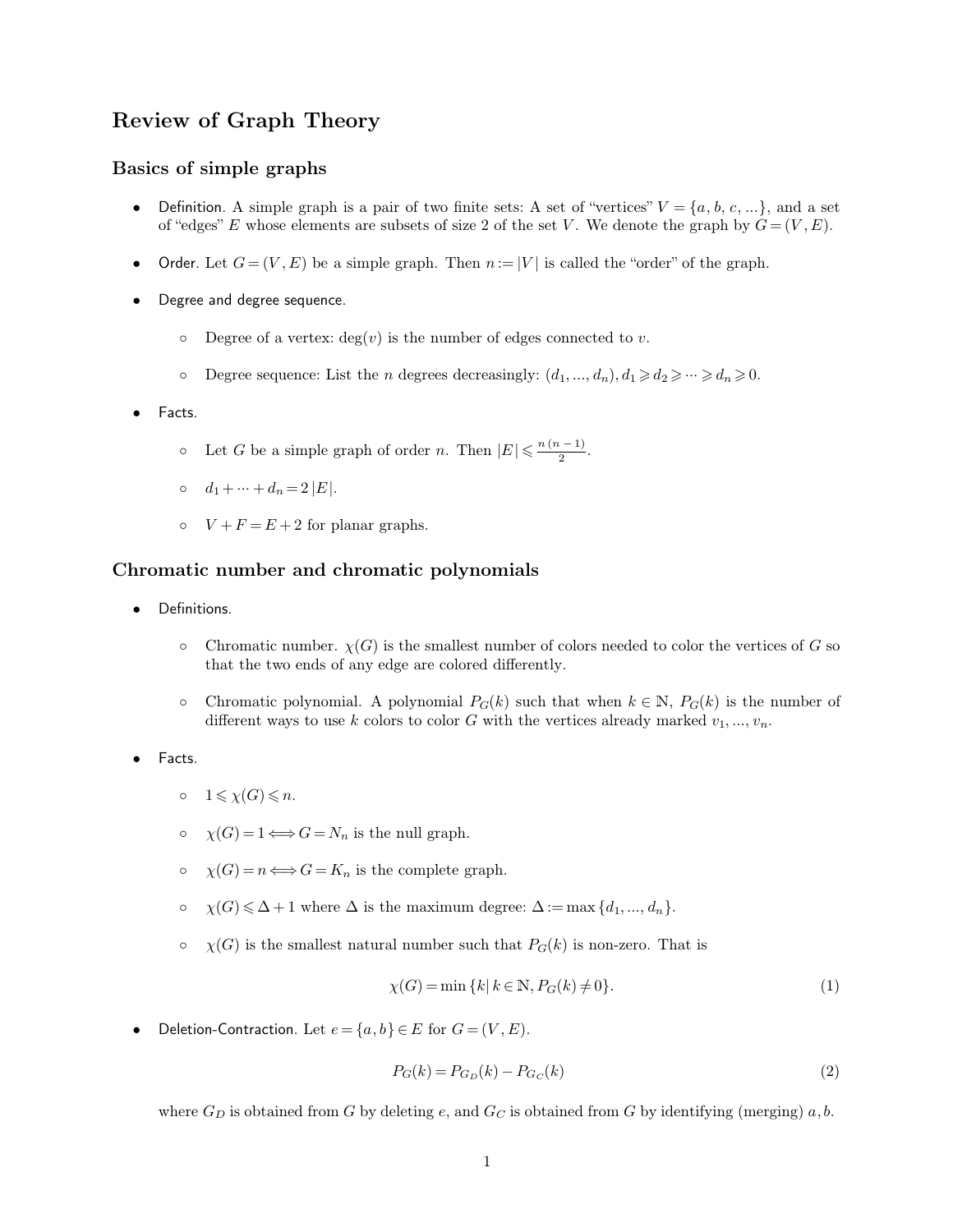## **More examples and exercises**

**Example 1.** Does there exist a graph of order 5 whose degree sequence is  $(4, 4, 3, 2, 2)$ ?<br> **Solution.** No. As the graph has order 5, the two vertices with degrees 4.4 are connected to every other **Solution.** No. As the graph has order 5, the two vertices with degrees 4,4 are connected to every other vertex. If we remove both vertices and the corresponding edges, we are left with a graph of order 3 with **Example 1.** Does there exist a graph of order 5 whose degree sequence is  $(4, 4, 3, 2, 2)$ ?<br>**Solution.** No. As the graph has order 5, the two vertices with degrees 4,4 are connected to every other vertex. If we remove bo **Example 1.** Does there exist a graph of order 5 whose degree sequence is **Solution.** No. As the graph has order 5, the two vertices with degrees vertex. If we remove both vertices and the corresponding edges, we are degr **Solution.** No. As the graph has order 5, the two vertices with vertex. If we remove both vertices and the corresponding edges, degree sequence  $(1,0,0)$  which is not possible as  $1+0+0=1$  is oc<br>**Example 2.** Prove that th



**Proof.** Assume the contrary, that is there is a way to draw *G* in a plane so that no edges crossing. We see that  $V = 6$  and  $E = 9$ . It is easy to see that there is no triangle therefore every face has at least four vert **Proof.** Assume the contrary, that is there is a way to draw *G* in a plane so that no edges crossing. We see that  $V = 6$  and  $E = 9$ . It is easy to see that there is no triangle therefore every face has at least four vert **Proof.** Assume the contrary, that  $V = 6$  and  $E = 9$ . It is eas Consequently we have hat is there is a way to draw *G* in a plane so that no edges crossing. We see<br>to see that there is no triangle therefore every face has at least four vertices.<br> $4 F \leq d_1 + \dots + d_6 = 2 E = 18 \Longrightarrow F \leq 4.$  (3) that  $V = 6$  and  $E = 9$ . It is easy to see that there is no triangle therefore every face has at least four vertices.<br>Consequently we have<br> $4 F \leq d_1 + \dots + d_6 = 2 E = 18 \Longrightarrow F \leq 4.$  (3)<br>But then  $V + F \leq 10 < 11 = E + 2$ , contradicting

$$
4 F \leq d_1 + \dots + d_6 = 2 E = 18 \Longrightarrow F \leq 4. \tag{3}
$$

But then  $V + F \le 10 < 11 = E + 2$ , contradicting Euler's formula. Therefore *G* is not planar.  $\Box$ <br>**Example 3.** Given *n* points on the circumference of a circle, what is the maximum number *R* of regions But then  $V + F \le 10 < 11 = E + 2$ , contradicting Euler's formula. Therefore G is not planar.

**Example 3.** Given *n* points on the circumference of a circle, what is the maximum number *R* of regions that can be formed when they are joined in pairs?<br>**Solution.** Clearly *R* is reached when no three of the lines joi

that can be formed when they are joined in pairs?<br> **Solution.** Clearly R is reached when no three of the lines joining three different pairs of points intersect at the same point.<br>
We treat the resulting configuration as

**Solution.** Clearly  $R$  is reached when no three of the lines joining three different pairs of points intersect at the same point.<br>We treat the resulting configuration as a graph<sup>1</sup> whose vertices are the  $n$  points and a **Solution.** Clearly *R* is reached when no three of the lines joining three different pairs of points intersect at the same point.<br>We treat the resulting configuration as a graph<sup>1</sup> whose vertices are the *n* points and a **Solution.** Clearly *R* is reached when no three of the lines joining three different pairs of points intersect at the same point.<br>We treat the resulting configuration as a graph<sup>1</sup> whose vertices are the *n* points and a inside the circle, edges are the line or arc segments with vertices at the ends, and the faces are the regions created, together with the region outside the circle. Thus we have  $F = R + 1$ .<br>On the other hand, we see that ea

<span id="page-1-0"></span>
$$
V = n + \binom{n}{4}.\tag{4}
$$

To find out the number of edges, we notice that each vertex on the circle has degree  $n+1$  while each interior vertex has degree 4. As  $\sum \deg(v) = 2 |E|$  holds even for general graphs, we have  $\deg(v) = 2 |E|$  holds even for general graphs, we have Now Euler's formula gives<br>Now Euler's formula gives

re notice that each vertex on the circle has degree 
$$
n + 1
$$
 while each interior  
\n $= 2 |E|$  holds even for general graphs, we have  
\n
$$
|E| = \frac{1}{2} \Big[ n (n + 1) + {n \choose 4} 4 \Big].
$$
\n(5)  
\n $F = E + 2 - V = 2 + {n \choose 2} + {n \choose 4}.$ 

$$
F = E + 2 - V = 2 + {n \choose 2} + {n \choose 4}.
$$
\n(6)

Now Euler's formula gives<br>
Consequently  $R = 1 + {n \choose 2} + {n \choose 4}$ .  $\binom{n}{2} + \binom{n}{4}.$ [1.](#page-1-0) Note that the graph is not simple.<br>
1. Note that the graph is not simple.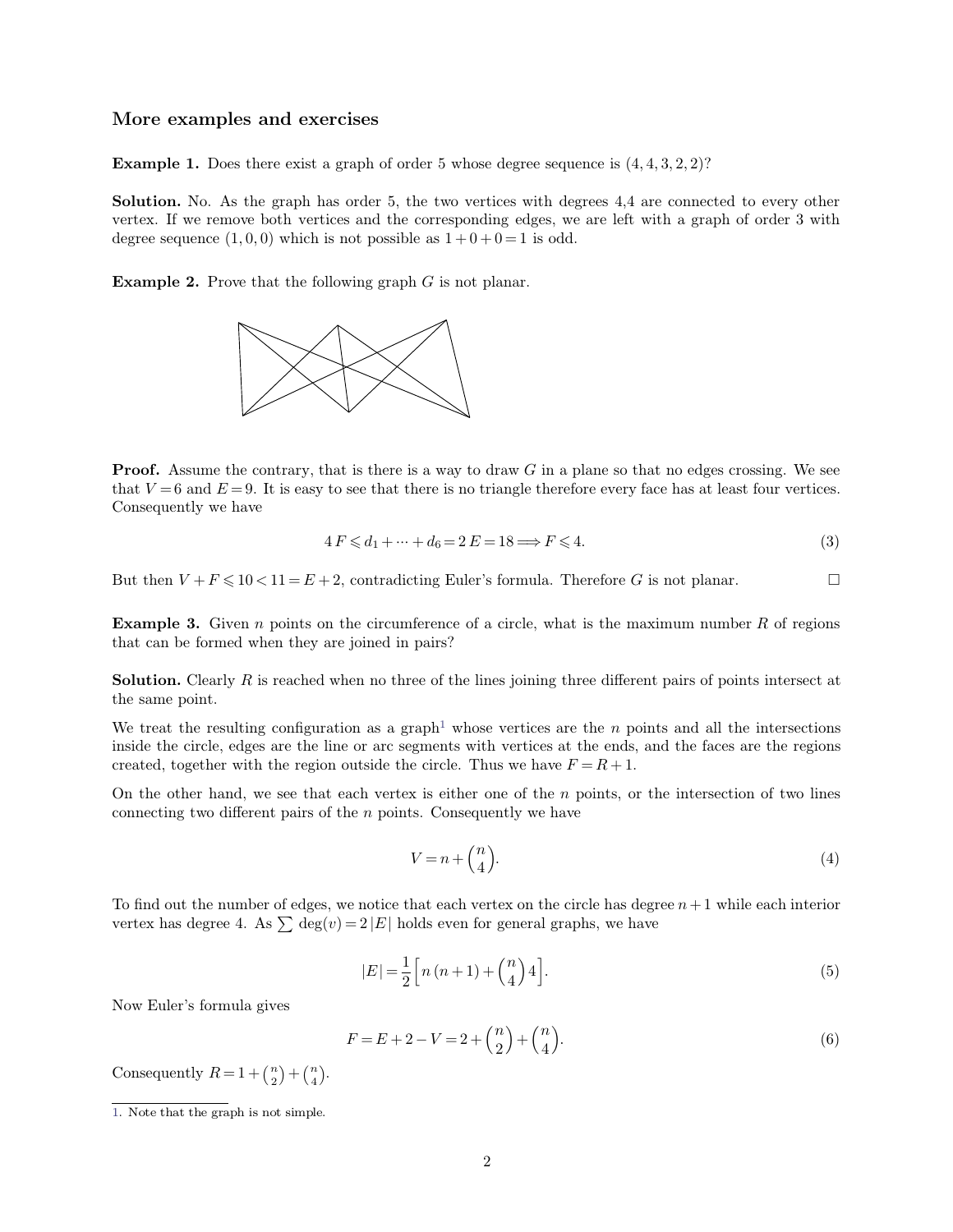**Exercise 1.** Prove that  $R = \binom{n-1}{0} + \binom{n-1}{1}$  ${n-1 \choose 0} + {n-1 \choose 1} + {n-1 \choose 2} + {n-1 \choose 3} + {n-1 \choose 4}$ . (Hint:<sup>2</sup> . (Hint:<sup>2</sup> )

**Example 4.** Calculate  $P_G(k)$  for the following graph *G*, and determine its chromatic number  $\chi(G)$ .

<span id="page-2-0"></span>

Then calculate how many different ways are there to color the graph if we erase if the vertices are unmarked. **Solution. Pg**(*k*). We calculate *P<sub>G</sub>*(*k*) in two ways.

- - I. Deletion-contraction.
- First take the edge  $\{c, e\}$ . We have<br>  $\sum_{n=0}^{\infty}$  First take the edge  $\{c, e\}$ . We have

$$
P_G(k) = P_{G_D}(k) - P_{G_C}(k)
$$
\n(7)

where



$$
P_G(k) = (k-1) P_{G_C}(k). \tag{8}
$$

We easily see that<br>  $P_G(k)=(k-1)\,P_{G_C}(k).$  one Next apply deletion-contraction to<br>  $\{b,d\}$  in  $G_C.$  We see that Next apply deletion-contraction to<br>  $P_{G_C}(k) = P_{G_{CD}}(k)$  As  $G_{CC}$  is  $K_3$  <br>there holds

$$
P_{G_C}(k) = P_{G_{CD}}(k) - P_{G_{CC}}(k) = (k-1) P_{G_{CC}}(k).
$$
\n(9)

$$
P_{G_{CC}}(k) = k (k - 1) (k - 2).
$$
 (10)

As  $G_{CC}$  is  $K_3$ , there holds<br> $P_{G_{CC}}(R)$ <br>Putting things together we have

$$
P_G(k) = k (k-1)^3 (k-2).
$$
\n(11)

[2.](#page-2-0)  $\binom{n}{k} = \binom{n-1}{k} + \binom{n-1}{k-1}.$